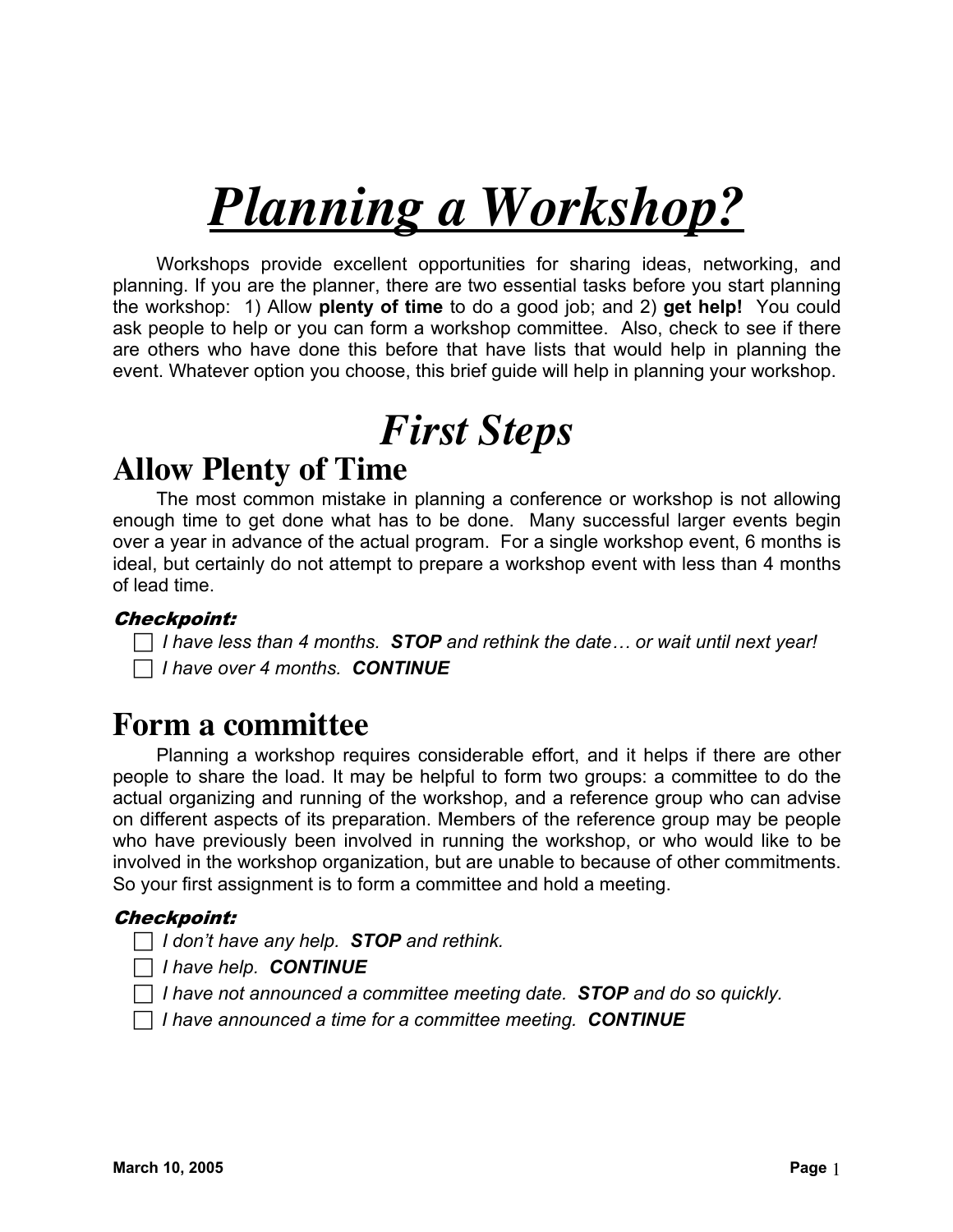# *4-6 months before the event*. **First committee meeting…**

In many ways your first committee meeting is the most important. It will be at this time that you should agree upon the purpose of the workshop, set the timeline, agree upon tasks, and delegate responsibility for tasks. The following is an agenda of things you will want to include on the agenda at this first meeting…

- introduce committee members to each other
- brief everyone on the task at hand
- identify the purpose of the workshop
- discuss the title and theme for the workshop
- estimate your budget
- if not already done, establish the date (Decide a date range. Decide dates that will not work. Decide which days of the week you are prepared to consider.)
- review or create a time line for planning the workshop (dates for committee meetings, selection on a site and curriculum, drop-dead dates for securing the location and presenter)
- target minimum and maximum numbers of attendees
- brainstorm a list of possible places to hold the event.

#### Checkpoint:

 $\Box$  We have not addressed all of the above items. *STOP* and complete all items.

c *We have discussed all of the above items. CONTINUE the meeting by creating a list of tasks which must be completed*

### **Creating a task list…**

Tasks for a workshop will vary from one event to another. You will want to review the following list to determine the tasks that are appropriate to your event. If you feel a task is applicable to your event, you will want to review the task descriptions that are found on pages 3-7…

- *title and theme*
- *location*
- *curriculum*
- *budget*
- *sponsorships/scholarships*
- *program and other publications*
- *workshop presenter*
- *keynote speakers*
- *transportation and accommodations*
- *audio-visual equipment*
- *food and refreshments*
- *registration*
- *evaluation*
- *other*

#### Checkpoint:

- c *We have not created a task list. STOP and create a list*
- $\Box$  We have a task list! *CONTINUE* to the most important part of the meeting....

### **>>>> delegate responsibility for each task <<<<**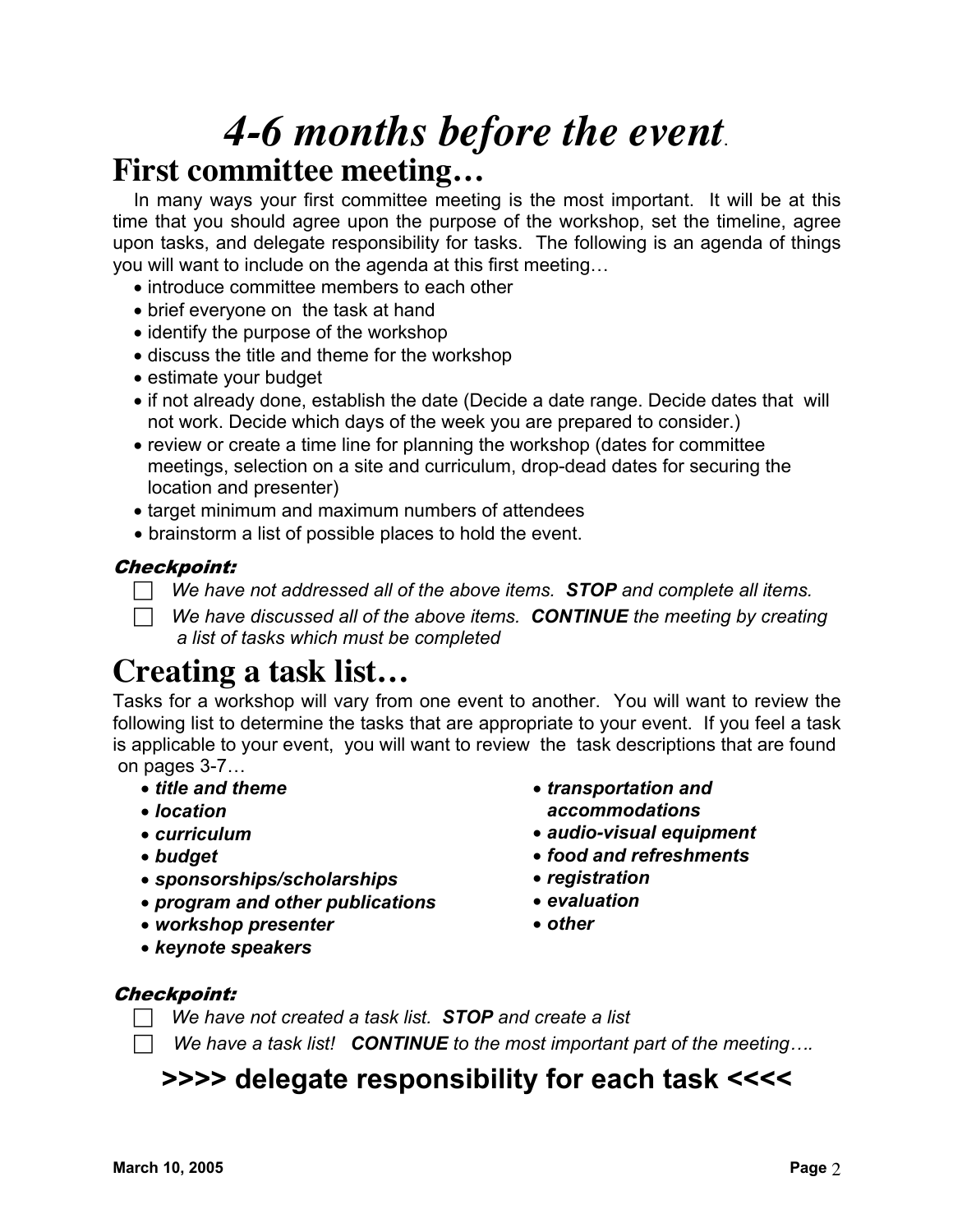### Task - Title and Theme

The selection of a title and theme may reflect a new direction… How about a logo or picture to symbolize and focus attention on the theme of your workshop? This logo can be included in all publications and publicity material to help people quickly identify and associate them with your workshop.

### Task - Location

Contact all sites identified in your planning meeting to determine if they can accommodate the needs that were identified at the workshop planning meeting. Things to consider when choosing a site include:

- costs for use of the site and what is included in the price. (Some places are known to charge for everything, including water.)
- size of the workshop being planned and suitability of space being considered
- geographical location in relation to that of the potential workshop participants
- availability of parking
- availability of over night accommodation for participants
- access for people with disabilities
- food, refreshments for breaks, catering needs
- facilities the site can provide, such as audio visual equipment, lecture rooms, areas for exhibits, catering, phone lines for telephones, computers, internet
- equipment you need and whether you or the workshop center will provide it
- experts you may need to handle requirements for lighting, audio, or visuals and whether the workshop center will provide them
- timing and responsibility for setting up and dismantling displays
- time allowed by the site to set up and pack up before and after the workshop
- business hours and contact information for the site
- environmental considerations, such as use of polystyrene cups.

Be prepared to present the list of possibilities to the workshop planning committee as soon as possible so a site selection can be made.

### Task - Curriculum

Contact all

#### **Planning**

- 1. Choose workshop materials to be presented. (Curriculum from GBOD, Speaker's Choice, Other)
- 2. Decide style of event: (Church, Dinner Theatre, Boardroom, Classroom)
- 3. Decide on appropriate length and course credits (1/2 day, full day, overnight, multiple days or evenings)
- 4. Establish the timing. (Morning, Afternoon, Evening)
- 5. Identify the potential attendees? (Beginners, Advanced)
- 6. Create a list of preferred presenters (Clergy, Community Based, Expertise)
- 7. Agree on food and eating arrangements. (Refreshements, Buffet, Seated Meals)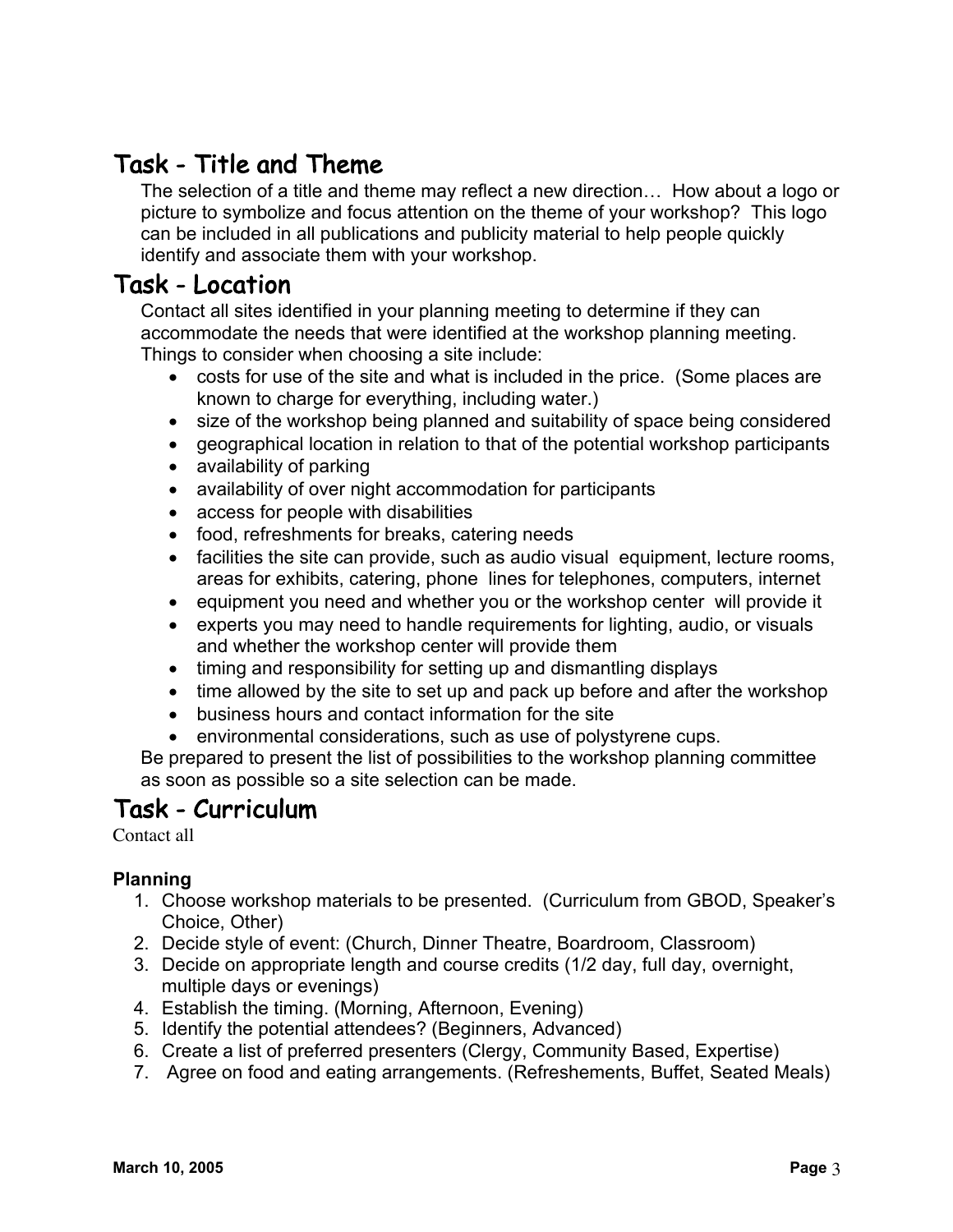# Publicity and Avertising

The person in charge of publicizingt the workshop is responsible for arranging advertising and providing the media with information (via media releases). Advertising may include mailouts to individuals and other organizations. Don't forget to let your regional vice-president know as soon as you have a location and date set and a contact person. Most workshops now post information on a web site, and many of these sites allow for online registration. A due date that allows enough time for workshop organizers to complete the program should be included in all promotional material. A press release can be issued closer to the workshop date.

### Budget

In cases where an annual event is being planned, a budget from the previous year may be a helpful guide when allocating funds for the workshop.

#### **Costs to consider when planning the budget include:**

- the site, what it includes, what you may need to add
- food and catering services that are needed for the workshop
- amount of any scholarships to be offered
- costs associated with keynote speakers and presenters
- expense of audiovisual or other equipment not supplied by the workshop site
- gifts for host site or special guests
- publications and promotional materials

#### **The basic budget should include:**

#### **Income**

• all sources from which revenue may come - workshop registration fees, sponsorships (donations and cash)

#### **Expenses**

- printing and distribution costs for publications
- committee expenses
- promotional expenses
- keynote speaker and/or presenter honorariums
- site cost
- rental of additional equipment (projectors, cameras, etc.)
- meals, snacks, refreshments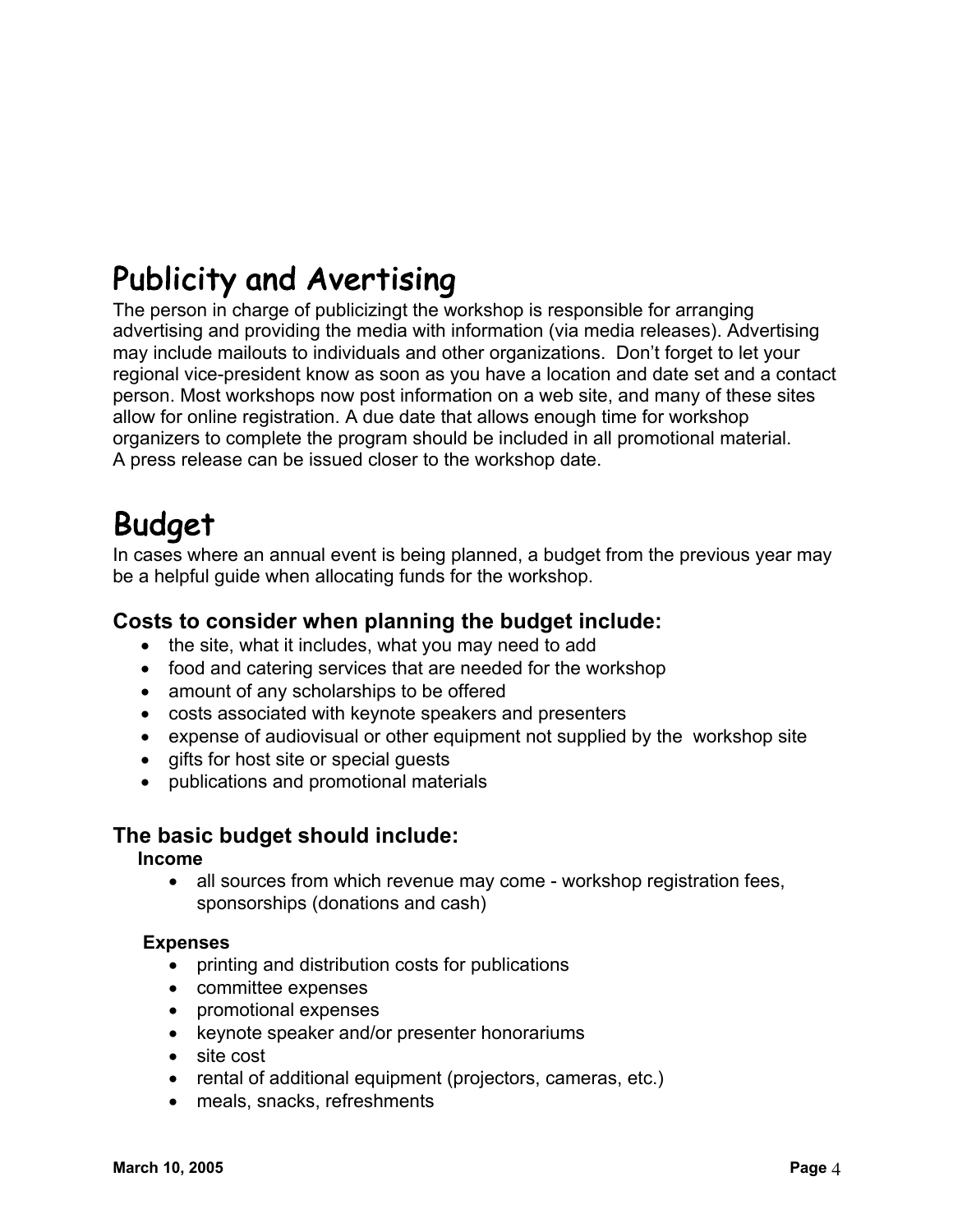# Program and/or Agenda

A draft program should be prepared, outlining the general timetable for the workshop. This timetable should take into consideration the availability, and suitability for your activities, of different facilities at the workshop site. Be sure to include time for registration and opening remarks. Most presenters don't like to be interrupted for announcements or details that should be covered before or after their presentation. Depending on the number of participants that are expected, it may be useful to have timeslots that vary in length or the flexibility to allow for double sessions.

Scheduling of meal breaks and other events should be included, such as remarks from a keynote speaker or special guest. Keynote speakers' presentations are often held in the morning of a workshop day and act as a focus for the day's activities. Also include time in the program for participants to browse through poster and/or book displays (this may be allowed for during the time allocated for meal breaks).

As more information becomes available, the program can be updated.

# Keynote speakers

A widely known and respected keynote speaker can greatly enhance the attendance at your workshop. This aspect of the workshop may also come with a significant cost. If you decide to have a keynote presenter, be sure you are aware of the presenters' requirements well in advance of their presentation so that you can provide any extra equipment.

### Workshop presenter

Definite arrangements with the presenter of the workshop should be made very early in the process. Be sure to maintain contact with them up to the day of the workshop. Contacts can be made via e-mail, phone, and snail mail. Consider what you will do if a presenter must cancel at the last minute.

### Bags, Folders or other workshop handouts

Bags have the advantage of both providing participants with a memento that will act as an ongoing advertisement for future workshops and as a bag keep all the workshop material and sponsored fliers together. The cost of the bags may be covered by one or more sponsors, in return for publicity, such as logos being printed on the satchel. Other forms of workshop packages include folders, sample bags, and publications that contain material relevant to the workshop.

### Transportation and accommodations

A committee member will need to be responsible for organizing any needed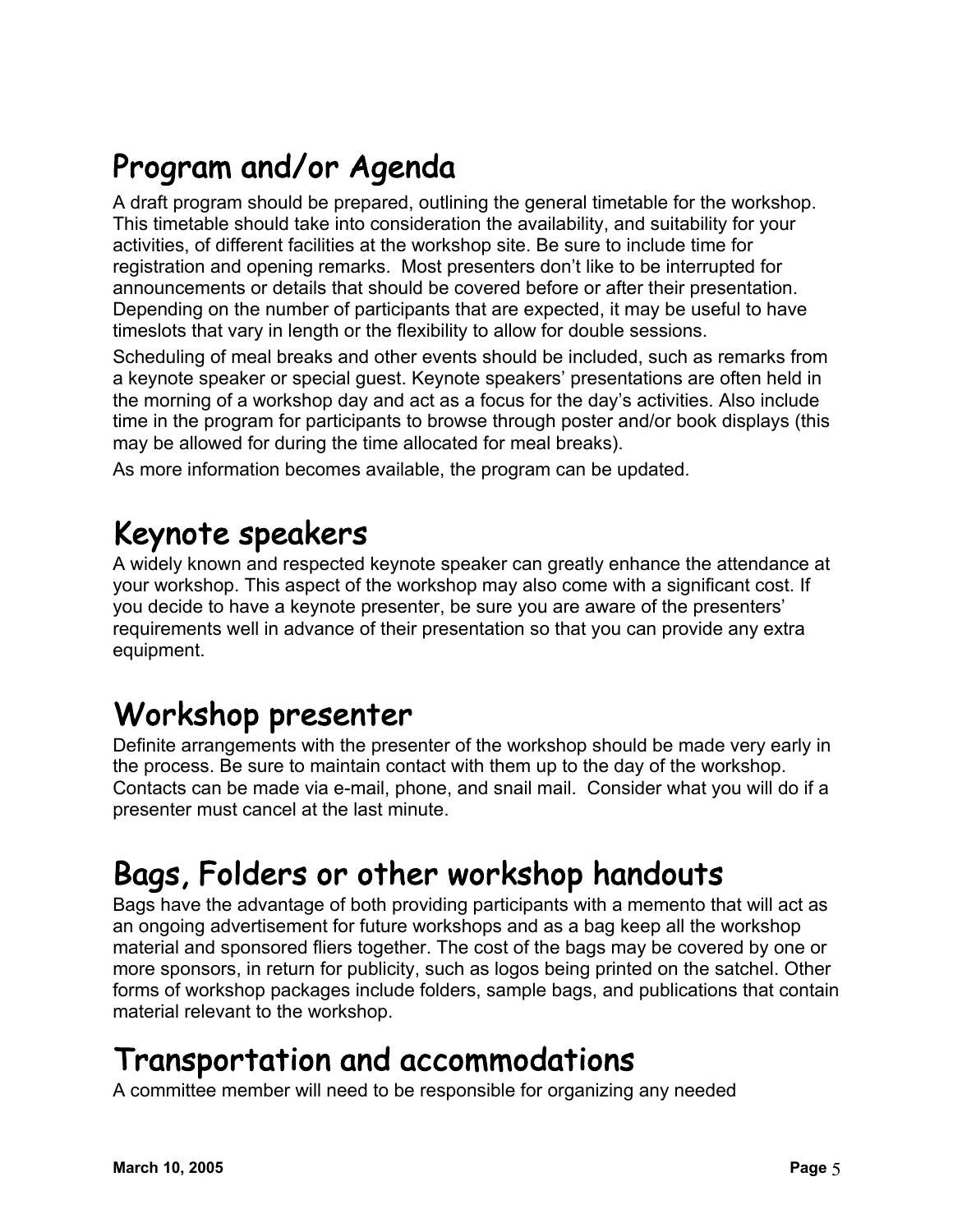transportation and lodging. Things to consider include:

- the need for a range of lodging, from cheap to expensive
- whether speakers or out-of-state guests need transportation
- proximity of food and other facilities to workshop accommodation

## Administration during the workshop

A number of different administrative tasks will need to be performed during the course of the workshop. These will include:

- movement of participants to and from different workshops, presentations or meetings
- provision of adequate equipment to presenters
- provision of up to date information to participants, particularly regarding any changes to the workshop program
- liaison with workshop site staff to keep things running smoothly.

It is a good idea to ensure that someone is available at all times in a central location, such as at the registration desk, to coordinate activities and attend to any problems that may arise.

### Catering and social activities

Some workshop sites allow outside catering; others do not. This may influence your choice of sites. If you are happy to use the workshop venue's caterers then you may simply need to choose a menu, provide the caterers with the numbers that will be attending your workshop, and the times you want to schedule morning and afternoon tea and lunch breaks. Choosing a site that can offer you many different services will probably cost you a little bit more than if you organize these things yourself; on the other hand, it may not be worth the extra time and effort.

Social activities are an important aspect of every workshop, as they provide a valuable opportunity for networking. Social events can include informal activities, such as barbecues; or more formal events, such as workshop dinners and breakfasts with guest speakers.

### Registration

All publications and registration forms should include the contact details of the person responsible for registration, so that workshop participants can correspond directly with this person. Copies of the workshop program should be sent out to allow participants to schedule different sessions and workshops. This should be done as early as possible (send a draft if the program is not finalized). This can also generate more interest in your workshop.

Create a database of registrations. Use the database to generate nametags for participants and to ensure that all participants receive the appropriate materials. At the workshop, be sure there is a registration table with a list of workshop participants and the relevant nametags and handouts. Allow for extra people to register on the day of the workshop who will need workshop material, such as bags, nametags and programs.